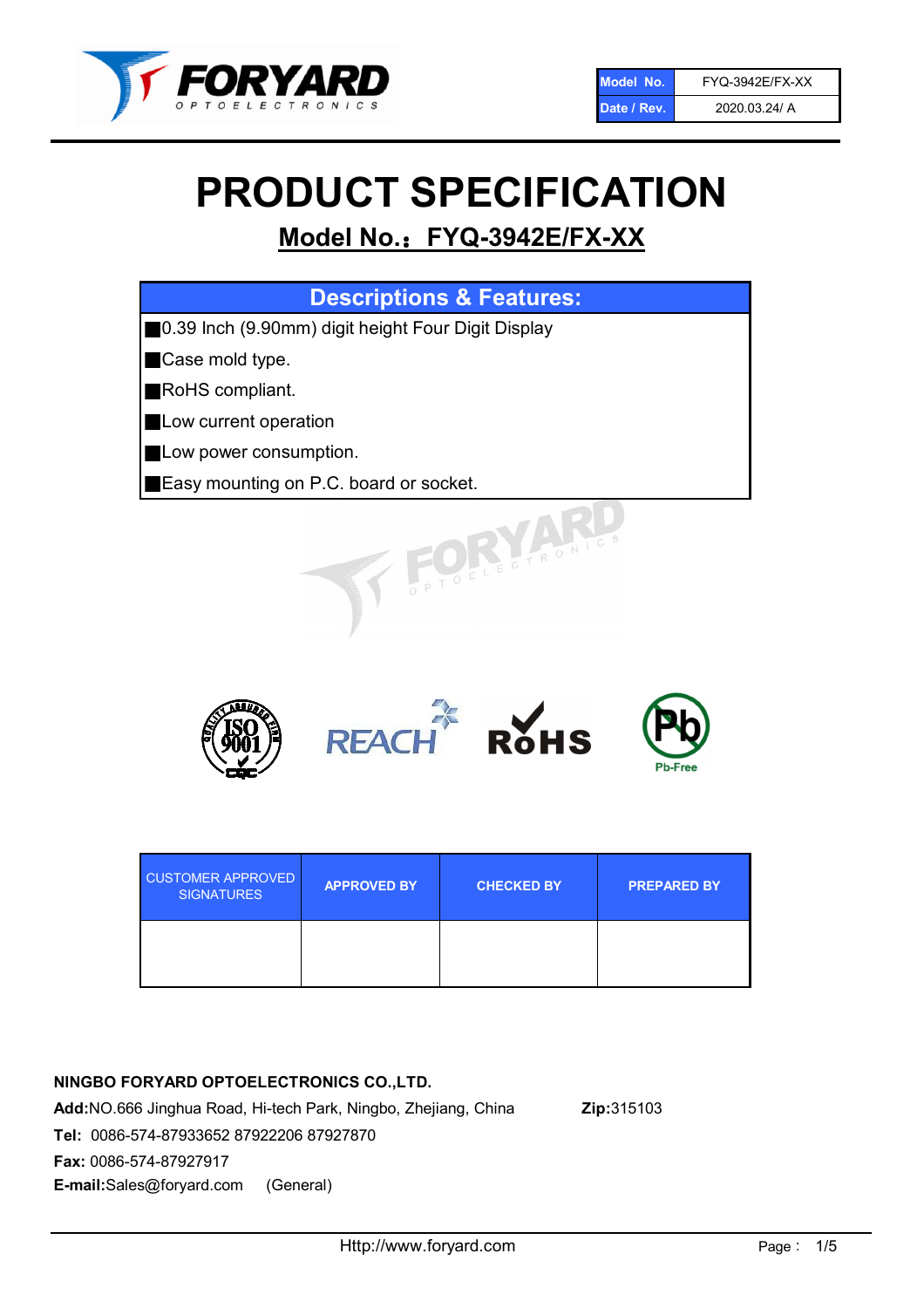

| Model No.   | <b>FYQ-3942E/FX-XX</b> |
|-------------|------------------------|
| Date / Rev. | 2020.03.24/ A          |

#### Model No.: FYQ-3942E/FX-XX

#### ■ -XX: REF Surface / Epoxy color

| Color<br><b>Number</b>     |                 |                           |             |                |
|----------------------------|-----------------|---------------------------|-------------|----------------|
| REF Surface Color  ○ White |                 | ○ Black  ○ Gray           | $\circ$ Red | IO Green       |
| Epoxy Color                | l ⊜ Water Clear | $\circ$ White $\circ$ Red | I⊖ Green    | $\circ$ Yellow |

#### ■ Mechanical Dimensions





Notes:

- 1. All pins are Φ0.45[.019]mm
- 2. Dimension in millimeter [inch], tolerance is ±0.25 [.010] and angle is ±1° unless otherwise noted.
- 3. Bending≤Length\*1%.
- 4.The specifications,characteristics and technical data described in the datasheet are subject to change without prior notice.
- 5.The drawing is different from the actual one, please refer to the sample.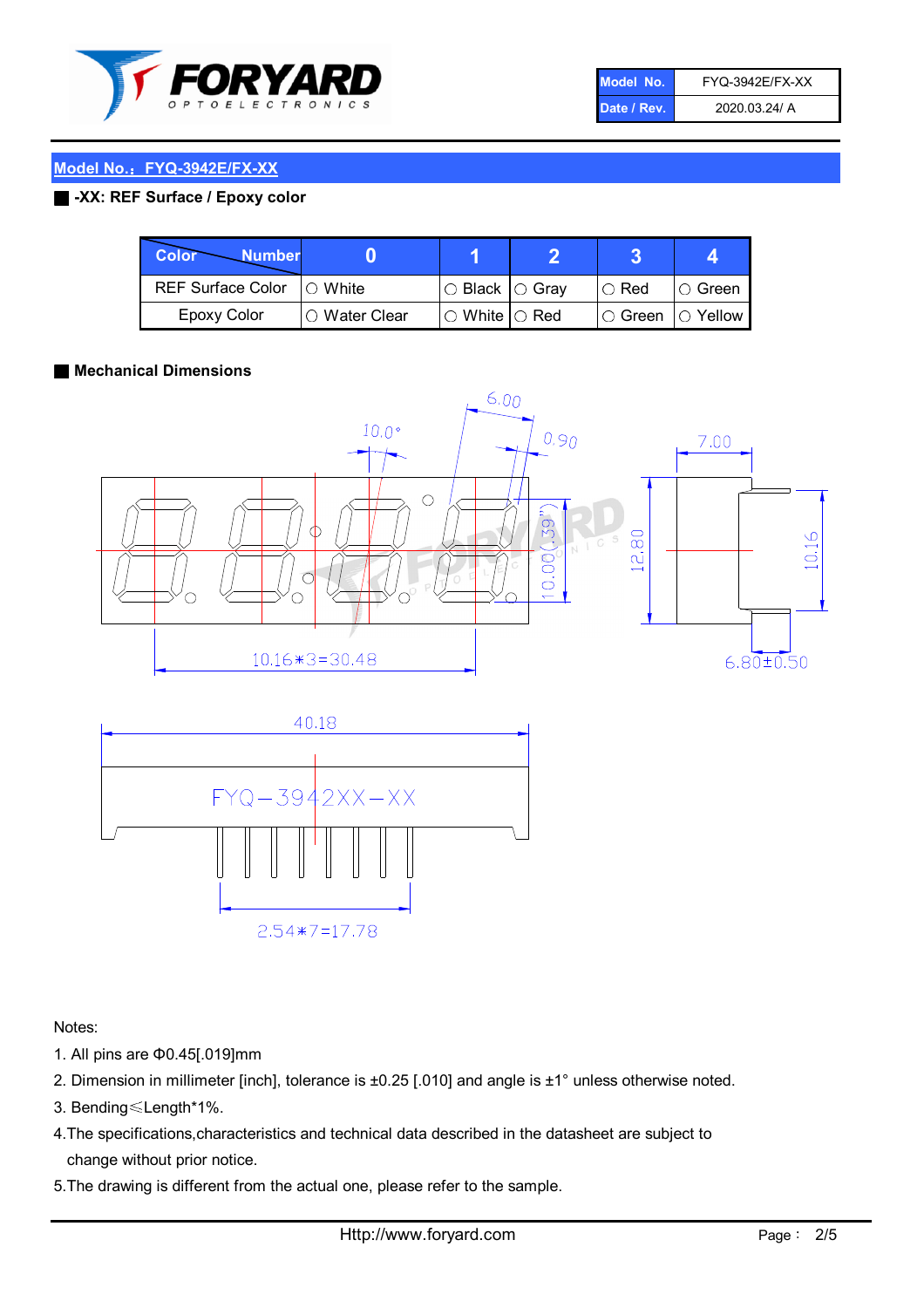

| Model No.   | <b>FYQ-3942E/FX-XX</b> |
|-------------|------------------------|
| Date / Rev. | 2020.03.24/ A          |

#### Model No.: FYQ-3942E/FX-XX

## ■ All Light On Segments Feature & Pin Position



Common Anode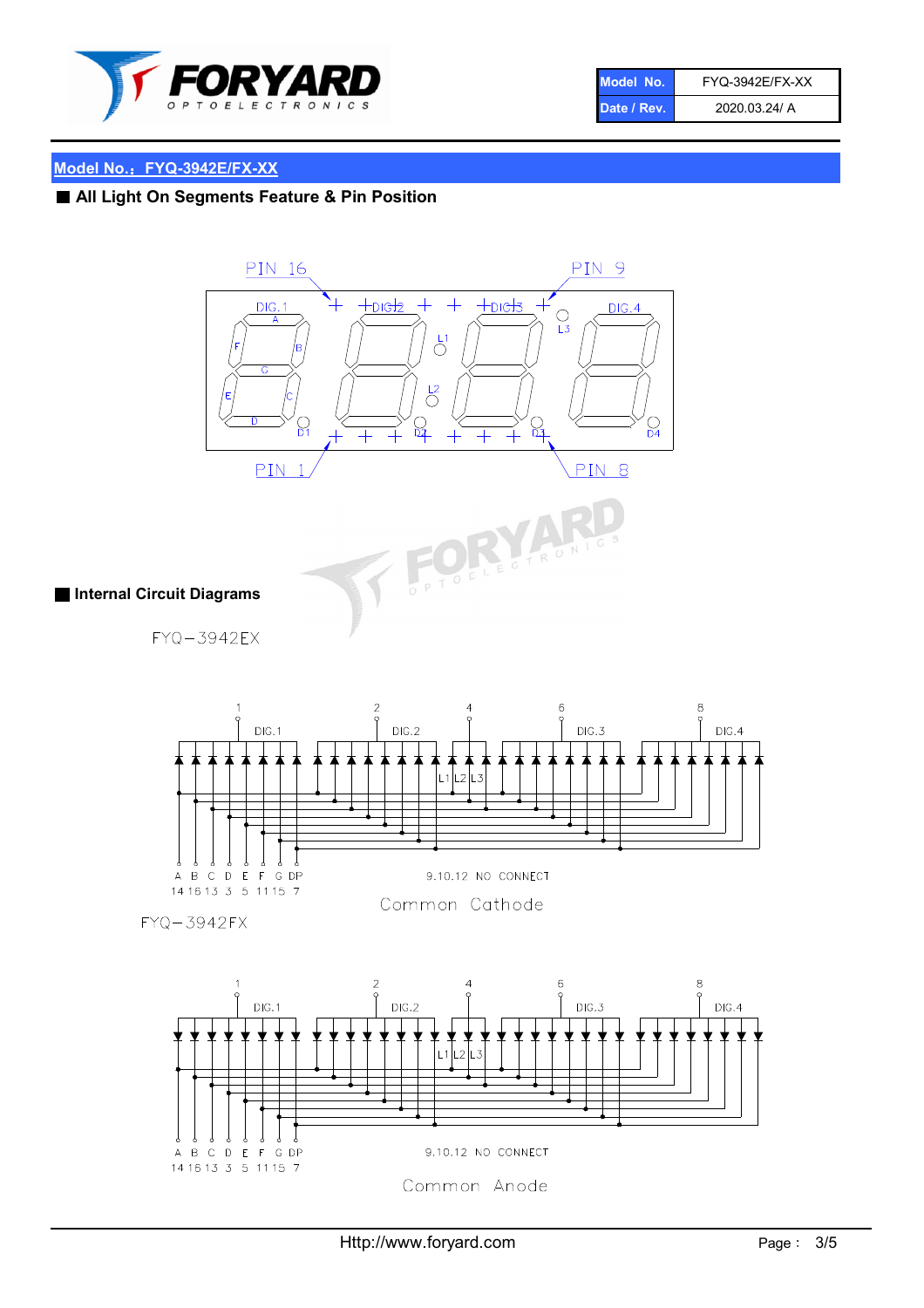

| Model No.   | <b>FYQ-3942E/FX-XX</b> |
|-------------|------------------------|
| Date / Rev. | 2020.03.24/ A          |

(Ta=25℃)

#### Model No.: FYQ-3942E/FX-XX

#### Absolute maximum

| solute maximum ratings       |               |                       |              |            | (Ta=25℃)    |
|------------------------------|---------------|-----------------------|--------------|------------|-------------|
| <b>Parameter</b>             | <b>Symbol</b> | <b>Test Condition</b> | <b>Value</b> |            |             |
|                              |               |                       | <b>Min</b>   | <b>Max</b> | <b>Unit</b> |
| Reverse Voltage              | VR            | $IR = 30$             | 5            |            |             |
| <b>Forward Current</b>       | ΙF            |                       |              | 30         | mA          |
| Power Dissipation            | Pd            |                       |              | 100        | mW          |
| <b>Pulse Current</b>         | Ipeak         | Duty=0.1mS,1KHz       |              | 150        | mA          |
| <b>Operating Temperature</b> | Topr          |                       | $-40$        | $+85$      | °C          |
| Storage Temperature          | Tstr          |                       | $-40$        | $+85$      | °C          |

#### ■ Electrical-Optical Characteristics

#### ● Color Code & Chip Characteristics:(Test Condition:IF=10mA)

Typ Max S | Hi $\textsf{Red}$  | AlGaInP | 660nm LE 20nm | 2.00 | 2.50 D | Super Red | AIGaAs/DH | 650nm | 20nm | 2.00 | 2.50 E | Orange | GaAsP | 625nm | 35nm | 2.00 | 2.50 A | Amber | GaAsP | 610nm | 35nm | 2.00 | 2.50 Y | Yellow | GaAsP | 590nm | 35nm | 2.00 | 2.50 G Yellow Green AIGaInP | 570nm | 10nm | 2.00 | 2.50 3.00 3.80 3.00 3.80 W | White | InGaN/GaN | X=0.29,Y=0.30 |CCT:9500K| 3.00 | 3.80 UHR Ultra Hi Red  $\vert$  AIGaInP  $\vert$  640nm  $\vert$  20nm  $\vert$  2.00  $\vert$  2.50 UR | Ultra Red | AlGaInP | 635nm | 20nm | 2.00 | 2.50 UE Ultra Orange | AIGaInP | 625nm | 20nm | 2.00 | 2.50 UA Ultra Amber | AIGaInP | 610nm | 20nm | 2.00 | 2.50  $UV$  Ultra Yellow  $\vert$  AlGaInP  $\vert$  590nm  $\vert$  20nm  $\vert$  2.00  $\vert$  2.50  $\text{UG}$  Ultra Yellow Green | AIGaInP | 570nm | 30nm | 2.00 | 2.50 PG | Pure Green | InGaN | 520nm | 36nm | 3.00 | 3.80 30nm 3.00 3.80 30nm 3.00 3.80 40~85 60~120~180 40~70 Segment-to-Segment Luminous Intensity ratio(Iv-M) 1.5:1 610nm 9~20(mw) 350~450 470nm 120~180 120~180 Ultra Blue InGaN/GaN 9~20(mw) 20~50 570nm | 30nm | 2.00 | 2.50 | 20~60 470nm 590nm InGaN/GaN B Blue I InGaN 570nm | 10nm | 2.00 | 2.50 | 10~20 30~105 30~135 460nm 520nm Ultra brightness **AlGaInP** AlGaInP 60nm AlGaInP 640nm Peak Wave Length $(\lambda_{\rm P})$ UB 460nm 635nm AlGaInP AlGaInP AlGaInP InGaN/GaN AlGaInP 10~20 Luminous **Intensity** (Iv) Unit:mcd AlGainP 660nm GaAsP GaAsP AlGaAs/DH **Spectral** Line halfwidth (∆λ1/2) 10~20 Standard brightness Forward Voltage(VF) Unit:V 15~30 10~20 625nm GaAsP 590nm **Emitting Color Dice Material** 10~21 610nm

#### Note:

1.Luminous Intensity is based on the Foryard standards.

2.Pay attention about static for InGaN